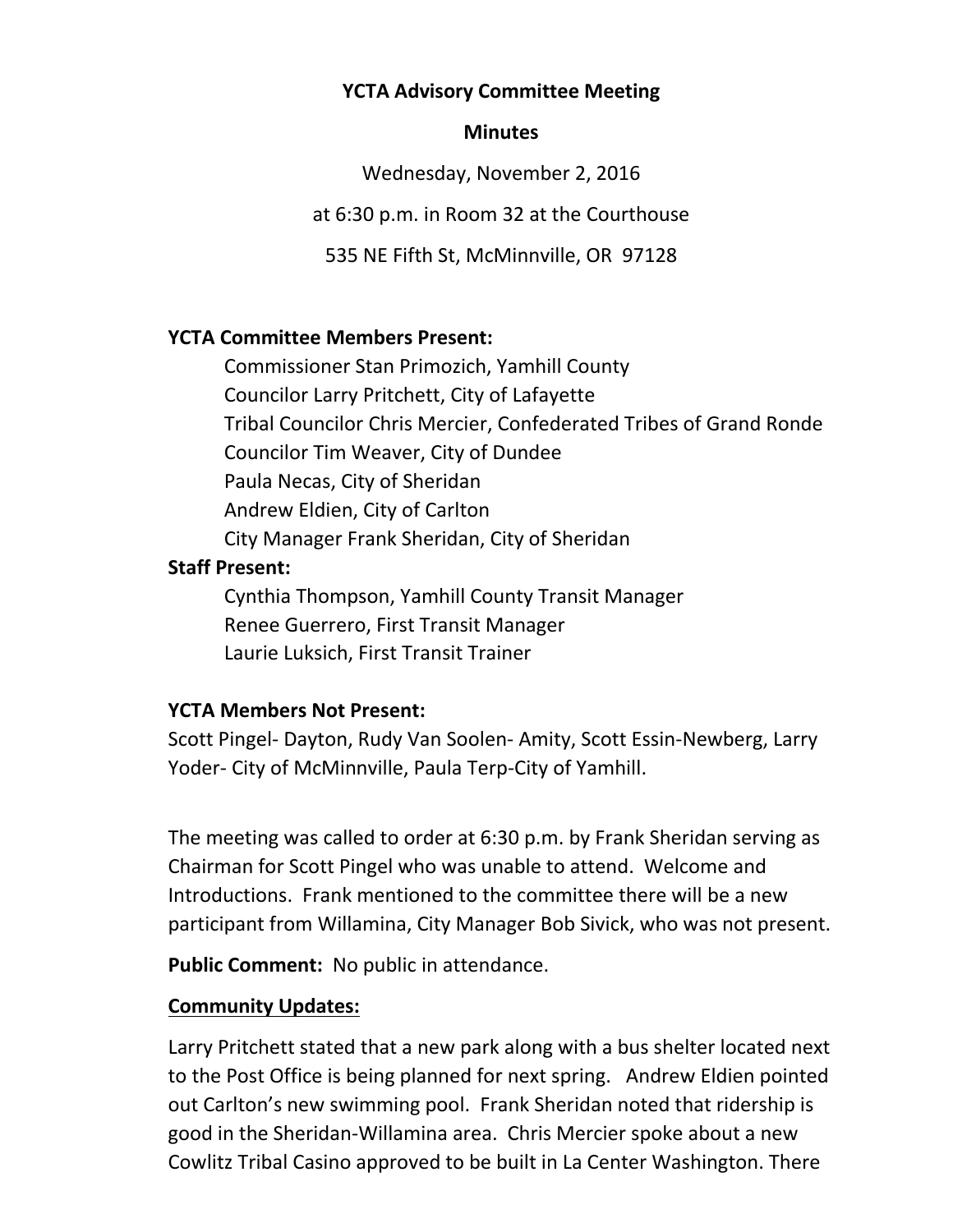are some concerns about the potential impact on Spirit Mountain. Commissioner Stan Primozich gave a brief update regarding Phase II of the Dundee Bypass.

## **Current Initiatives – Plans:**

Cynthia Thompson provided an update on several planning initiatives. The 2016 Coordinated Plan is near completion. This is the Federal Transit Administration (FTA) required plan being funded by Oregon Rail and Public Transit Division. The input from the Stakeholder Meeting held during YCTA's last meeting in July is included in this draft. Ms. Thompson noted a few highpoints from the draft plan;

- *1.) By 2025 there is expected to be approximately 23,000 people 65 years and older in Yamhill County, growing from a 13.4 percent share of the population to an 18.4 percent share. And 15.3 percent of the county population reported a disability.*
- *2.) Improved coordination among existing services, innovative collaboration to deliver new types of services and a regional commitment to placing public facilities and social services at locations served by public transit will be needed.*
- *3.) Next Steps suggested from the plan include;*
	- *a. YCTA Staff to develop a strategy for Coordinated Plan implementation.*
	- *b. YCTA Staff to develop and/or refine a list of funding and transit service investment priorities to help identify which of the unmet needs are most pressing, and which of the proposed strategies would best be positioned to address the unmet need.s*
	- *c. Begin preparing for the next funding cycles, including any needed refinements to the STF and Section 5310 funding and application processes.*

Ms. Thompson stated that the investment priorities will be more clearly defined as the community goes through the long range Transit Plan process.

Electronic copies of the Coordinated Plan final draft had been sent to members prior to the meeting due to the size of the document.

Ms. Thompson explained that the long range Transit Development Plan will begin very soon. She is waiting for the Intergovernmental agreement and expects kick off no later than January, 2017. The Oregon Public Transportation Plan is underway and slated for completion in 2018. The Tillamook Transit District is working on a Transit Enhancement Plan with a goal to improve coordination between neighboring transit systems. YCTA connects with Coastal Connector/Tillamook at Spirit Mountain Casino.

# **YCTA Provider Update:**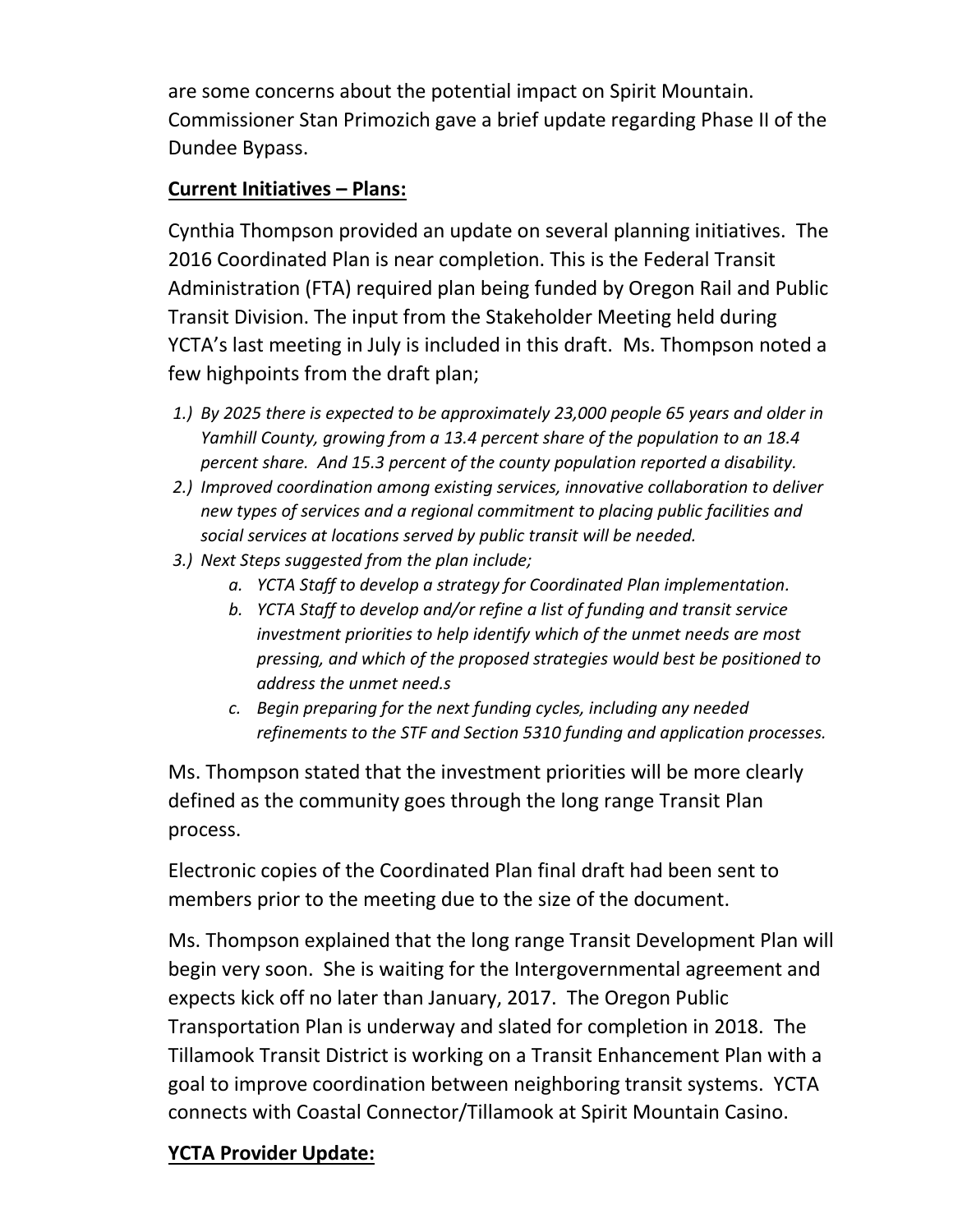Renee Guerrero shared performance stats. Rider numbers are in line with last year during this same time period. There has been an issue with new drivers tracking the type of riders (i.e. Senior, disabled, youth etc.) First Transit is providing training. Mileage has increased some due to construction in many areas throughout Yamhill County. There has been an increase in ridership to Hillsboro. Andrew asked if ridership reports could include comparison with previous quarters and years etc. Ms. Thompson stated that she has information from First Transit and will provide it in the future. Ms. Guerrero proposed turning Newberg City Routes 5 & 7 to Dial-A-Ride routes as ridership is very low. Scott Essin, Newberg representative was absent from this meeting and will be contacted for response to this proposal. Commissioner Primozich suggested a meeting with the new City Manager in Newberg to discuss the Newberg City routes.

## **Board Action:**

Ms. Thompson presented a draft of regulations governing conduct on YCTA property and requested a recommendation by the committee to the Board of Commissioners. It was suggested that city representatives discuss the concept of their city or tribal councils adopting a similar ordinance. There was discussion on this subject and it was mentioned that it would be helpful to police to deal with numerous issues that arise if there is a County and/or City ordinances that govern conduct on YCTA property. There was discussion about the panhandling reference and it was decided to delete this sentence because it could be addressed under the section titled Disorderly Conduct. There was discussion about the firearm section and committee members asked staff to have the county attorney review the firearm section.

**The YCTA committee voted to recommend approval of the draft Board Order "Regulations Governing Conduct on YCTA Property"** with the condition that County Counsel review the firearms section and the panhandling reference is deleted. Andrew Eldien moved to approve, seconded by Tim Weaver and the motion passed unanimously.

# **Management Update:**

Ms. Thompson provided an update regarding the STIP 2013-15 grant for buses and the 5339 bus grant. These grant agreements have been approved and the bus specifications are nearly complete. The buses will be